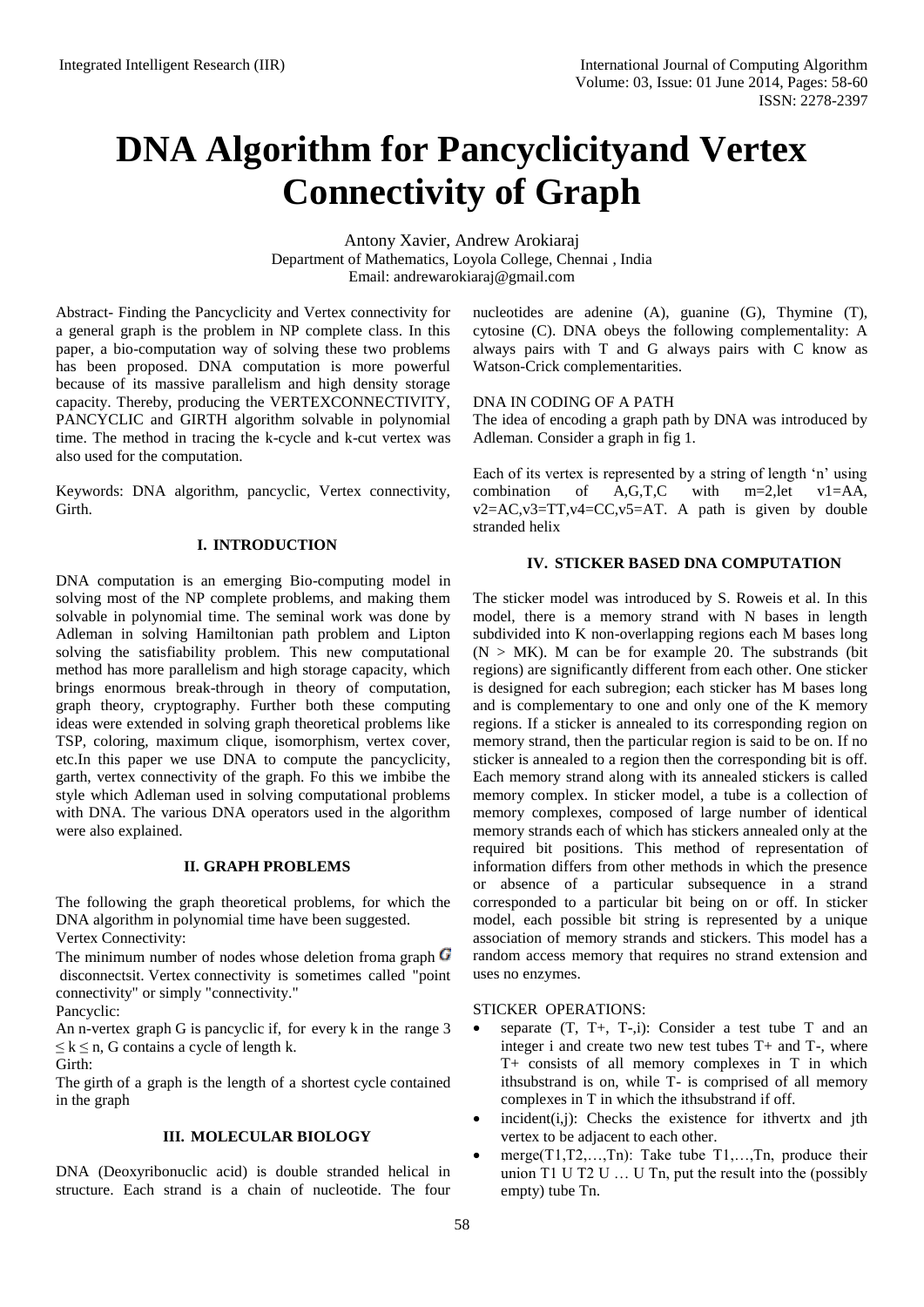- discard  $(T_0)$ : Take a test tube T and empty its contents.
- set  $(T-, n+m+i)$ : Start with a test tube T and an integer i and generate a test tube in which the ithsubstrand of each memory complex is turned on.
- clear  $(T_{++}, n+m+i_i)$ : Start with a test tube T and an integer i and generate a test tube in which the ithsubstrand of each memory complex is turned on.

#### **V. SUGGESTED ALGORITHM**

The initial test tube T0 contains generated random paths of Graph G. This is achieved by annealing and ligation. The time complexity for this generation is taken as 1 unit because of immense parallelism.

The algorithm INCIDENTRELATION provides the incidence relation between vertices and edges of a graph. The input of the algorithm is an  $[m+n]$ ;  $\binom{n}{k}$  $\binom{n}{k}$ ] library T, providing encoded DNA of all *k*-subsets of vertices, where 1<*k<n.* Two parameters lower (*l*) and upper (*u*) bound on the set of strands of size *n,*  where  $1 < l < u < n$ . For those memory complexes whose  $i<sup>th</sup>$ substrands is turned on,  $1 < i < u$ , the algorithm verifies in parallel if the vertex-edge pair  $(v_i, e_j)$  is incident and if so, turns on the  $u+j^{\text{th}}$ substrand corresponding to the incident edge (statements 4-5). At the end of the loop, the strands composed of the last *m* substrands provide the incidence pairs  $(v_i, e_j)$ between vertices and edges. The algorithm requires  $n(m+2)$ steps.

# INCIDENTRELATION(T,*l,u,m,n*)

| $IIVCIDEIVI NELA I IUIN (1, l, u, m, n)$ |                                                         |  |  |  |  |  |
|------------------------------------------|---------------------------------------------------------|--|--|--|--|--|
|                                          | Input: $[m+n; \binom{n}{k}]$ library T, $1 < l < u < n$ |  |  |  |  |  |
|                                          | 01. for $i \leftarrow 1$ to udo                         |  |  |  |  |  |
| 02.                                      | separate $(T, T+, T-, i)$                               |  |  |  |  |  |
| 03.                                      | for $j \leftarrow 1$ to mdo                             |  |  |  |  |  |
| 04.                                      | if incident $(i, j)$ then                               |  |  |  |  |  |
| 0.5 <sub>1</sub>                         | set $(T+, u+j)$                                         |  |  |  |  |  |
| 06.                                      | end if                                                  |  |  |  |  |  |
| 07.                                      | end for                                                 |  |  |  |  |  |
| 08.                                      | $merge(T+, T-, T)$                                      |  |  |  |  |  |
| $09.$ end for                            |                                                         |  |  |  |  |  |
| 10. return $T$                           |                                                         |  |  |  |  |  |
| $l=1$ and $u=5$                          |                                                         |  |  |  |  |  |



The algorithm WEIGHTENING extracts from an input test tube  $T_0$  those memory complexes in which exactly k of the sunstrands m+1,…,m+n are turned on, where 0<*k<n*. At the end of the loop (1-7), the test tube  $T_i$ , where  $0 < i < n$ , contains all memory complexes in which exactly i of the substrands  $m+1,...,m+n$  are turned on. Thus the test tube  $T_k$  provides the output of the algorithm. The sticker algorithm requires  $2n[(n+1)/2] = n^2 + n$  steps.

WEIGHTENING  $(T_0, m, n, k)$ 

Input: input test tube  $T_0$ 

- 01. for  $i \leftarrow 0$  to *n*-1 do
- 02. for  $i \leftarrow i$  down to 0 do
- 03. separate (T<sup>j</sup> , T+, T-, *m+i+*1)
- 04. merge  $(T_+, T_{j+1})$ <br>05. merge  $(T_-, T_i)$
- merge  $(T-, T_i)$
- 06. end for
- 07. end for

08. return $T_k$ 

Consider an input tube  $T_0$  providing encoded DNA of the memory complexes 0001, 0110, 1011. The computation of weightening for m=0 and n=4 is as follows.

|         | $T_0$ | $T_1$ | T <sub>2</sub> | T <sub>3</sub> | T <sub>4</sub> |
|---------|-------|-------|----------------|----------------|----------------|
| Initial | 0001  |       |                |                |                |
|         | 0110  |       |                |                |                |
|         | 1011  |       |                |                |                |
| $i=1$   | 0001  | 1011  |                |                |                |
|         | 0110  |       |                |                |                |
| $i=2$   | 0001  | 0110  |                |                |                |
|         |       | 1011  |                |                |                |
| $i=3$   | 0001  |       | 0110           |                |                |
|         |       |       | 1011           |                |                |
| $i=4$   |       | 0001  | 0110           | 1011           |                |

K-CYCLE (T,*m,n,k*) Input:  $[m+n]$ <sup>(*m*</sup>)  $\binom{m}{k}$ ] library T

01. T EDGEINDUCEDGRAPHS(T,*m,n,k*)

- 02. T  $\leftarrow$  WEIGHTENING (T,*m,n,k*)
- 03. for  $i \leftarrow 1$  to *m*do
- 04. separate (T, T+, T-, *i*)
- 05. for  $i \leftarrow 1$  to 2 do
- 06. separate (T+, T++, T+-, *n+m+ij*)
- 07. set (T+-, *n+m+ij*)
- 08. clear (T++, *n+m+ij*)
- 09. end for
- 10. end for
- 11. T  $\leftarrow$  WEIGHTENING (T, $m+n,n,0$ )
- 12. if  $\lnot$  empty (T) then
- 13. return (T)
- 14. else
- 15. report "No k-cycle"

16. end if

GIRTH (T,*m,n*)

- Input:  $[n+(m+n)]$ ;  $\binom{n}{k}$  $\binom{n}{k}$ ] library T
- 01. for $k \leftarrow 3$  to *n*do
- 02.  $T_0 \leftarrow K-CYCLE(T,m,n,k)$
- 03. if  $\tau$ empty (T<sub>0</sub>) then
- 04. return  $(T_0)$